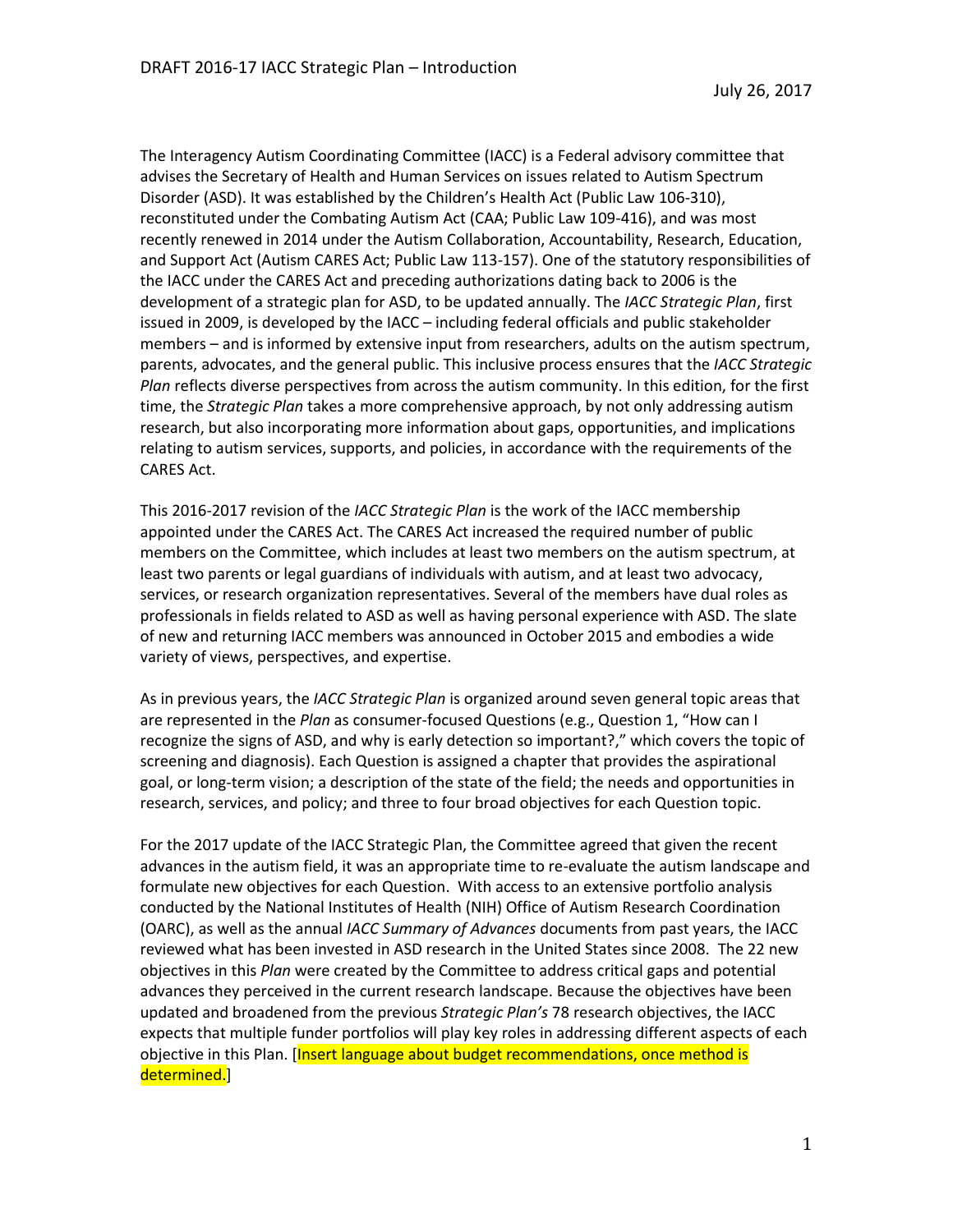In formulating this new *Plan* for ASD activities, the IACC has moved toward a paradigm shift in how we approach autism. A few years ago, scientists saw autism as a disorder to be detected, treated, prevented and cured. The majority of research was directed at understanding the genetic and biological foundations of autism, and toward early detection and intervention. Today, our understanding of autism is much more nuanced. We realize that there are many different "autisms" – some severe, and some comparatively mild. We have come to understand that autism is far more common than previously suspected and there are most likely many undiagnosed children, adolescents, and adults in the population, as well as under-identified and underserved individuals and groups, such as girls/women with ASD, people in poorly resourced settings, members of underserved minority communities, and individuals on the autism spectrum with language and/or intellectual disabilities. Most importantly, individuals on the autism spectrum have become leading voices in the conversation, spurring acknowledgment of the unique qualities that people on the autism spectrum contribute to society and promoting self-direction, awareness, acceptance and inclusion as important societal goals.

Research on genetic risk and the underlying basic biology of ASD remains a primary focus of the research portfolio and does play an important long-term role in the potential to develop new and broadly beneficial therapies and interventions. These advances may one day mitigate or even eliminate some of the most disabling manifestations of autism, especially for those on the spectrum who are most severely impacted. However, balanced with the potential for these future payoffs, is the importance of efforts that can have a more immediate impact. Individuals who are autistic today will remain autistic for the foreseeable future; most of them have significant unmet needs. To help those people – who range in age from infants to senior citizens – we must in the short-term translate existing research to develop effective tools and strategies to maximize quality of life, and minimize disability, while also ensuring that individuals on eth autism spectrum are accepted, included, and integrated in all aspects of community life.

The community has been very clear in its calls for more research into adult issues and better services and supports for the millions of Americans living with autism today. Recent studies of adult mortality have indicated that people with ASD are at higher risk of premature death than people in the general population, painting a very disturbing picture that bears investigation. In light of data and insights from the community, the IACC proposes a comprehensive research agenda that addresses the needs of autistic people across the spectrum and across the lifespan, including improvements to services, supports, and policies. The IACC also believes that, as many in the autism community have indicated, efforts to address the many co-occurring conditions that accompany autism should be made a greater priority.

Though this *2016-2017 IACC Strategic Plan* cannot possibly capture all the changes in the ASD field since 2008, the IACC has endeavored to deliver an updated picture of the evolving landscape of autism, as well as a new, broad vision of the current and future challenges and opportunities in autism research, services, and policy. To provide a more complete and detailed view of autism research progress, this update accompanies two other annual IACC publications. The *IACC Autism Spectrum Disorder Research Portfolio Analysis Report* describes Federal and non-Federal investments in autism research. The annual *IACC Summary of Advances in ASD Research* describes specific scientific findings that members of the IACC identify as having significantly advanced the field and as having the potential to impact public health and quality of life in the ASD community. Together, with this *2016-2017 IACC Strategic Plan for ASD*, the